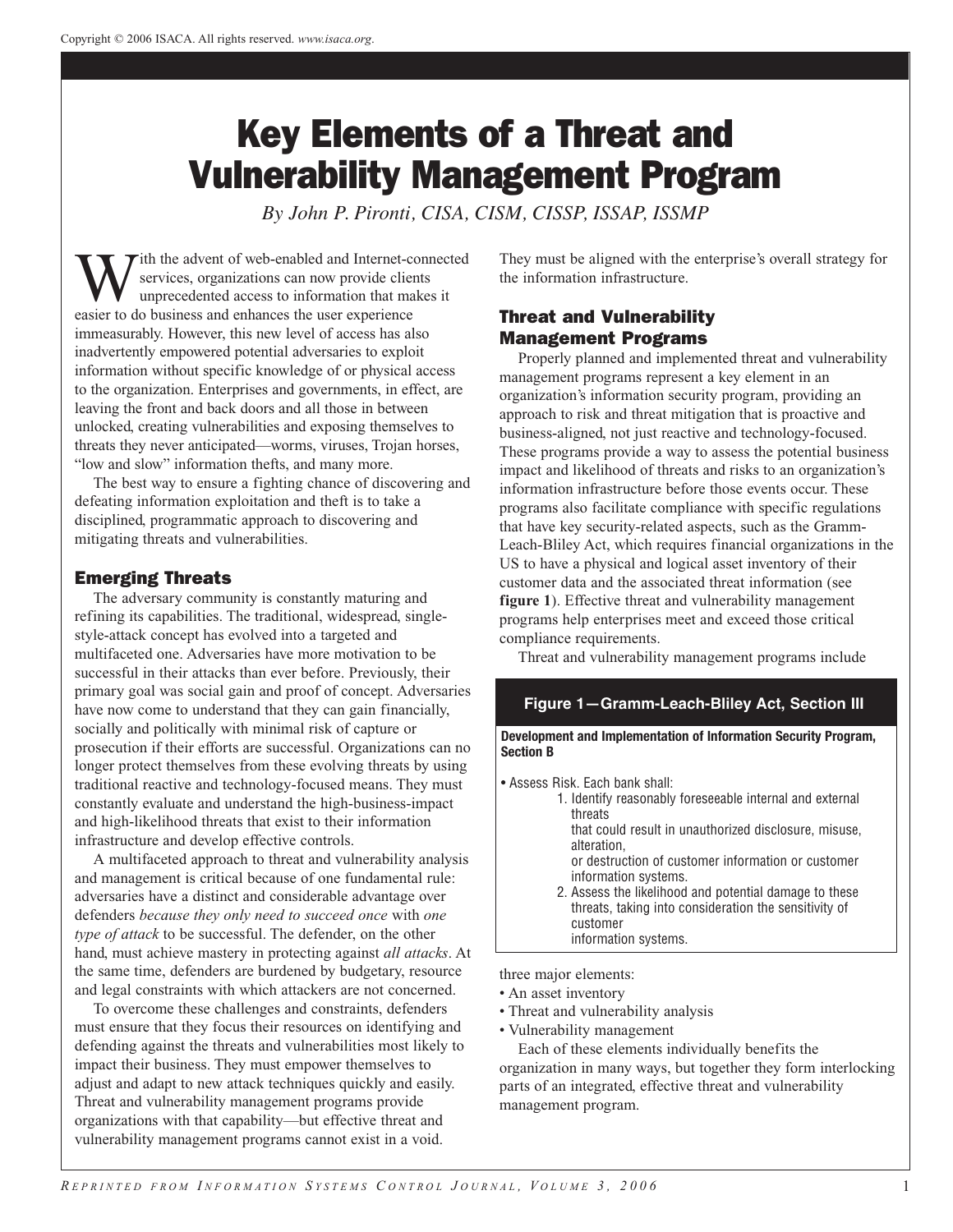## Asset Inventory

To protect information, it is essential first to know where it resides. The asset inventory must include the physical and logical elements of the information infrastructure. It should include the location, associated business processes, data classification, and identified threats and risks for each data element. This inventory should also include the key characteristics of the information that needs to be protected, such as the type of information being inventoried, sensitivity ratings for the information and any other critical data points the organization has identified for its information.

This asset inventory should be readily available to the organization's information security personnel, as well as to the data owners, internal audit, operations staff and any other individuals who access to that information. The inventory must be accurate and up to date to be effective. An optimal way to achieve this is to integrate maintenance of the asset inventory into the organization's change management process. This will ensure that the inventory is current, and will initiate threat analysis activity if it is based on the characteristics of the data or whether its use, storage or maintenance has fallen short of specified information security criteria.

The physical elements of the asset inventory include the location and disposition of equipment (e.g., servers, routers and storage solutions), paper documents and physical storage devices associated with the organization's data elements. The logical elements of the asset inventory include all of the organization's electronic information assets, such as the data and information, operating systems, and applications.

### Threat and Vulnerability Analysis

Threat and vulnerability analysis is an exercise that models a particular solution or business process against attack scenarios and known vulnerabilities to evaluate its resiliency or capability to repel attacks. It utilizes intelligence capabilities such as technical knowledge, behavioral science and business logic to model attack scenarios, the likelihood of such attacks and the potential business impact if the attack were successful.

Threat analysis activities require specific information. First, information must be gathered on the business process or solution to be analyzed, as well as the physical and logical data elements associated with it. Typically, this information is gathered from the business process owner and by utilizing the asset inventory. It is important to define the scope and boundaries of the business process solution; otherwise, the threat analysis can become incomprehensible to the organization and challenging to complete.

Some key additional considerations include the value of the solution or business process to the organization, the regulatory and/or legal constraints, and the impact on third-party activities. This information must be gathered through independent discussions with senior managers, consultations with regulators and interactions with third parties. Additional information can be gathered by examining the organization's business continuity and disaster recovery plans, which should include this type of information for the critical business processes of the organization.

## OSI+ Threat and Vulnerability Analysis Methodology

To perform threat analysis effectively, it is important to employ a consistent methodology that examines the business and technical threats to a business process or solution. Skilled adversaries use a combination of skills and techniques to exploit and compromise a business process or solution, so it is necessary to have in place a similarly multipronged approach to defend against them.

The OSI+ threat and vulnerability analysis methodology incorporates business and technology elements to provide a holistic view of threats to information infrastructure. It represents a blending of the six basic questions used in any analytical situation—who, what, when, where, why and how with an expanded version of the Open Systems Interconnection (OSI) model commonly used in open-standards networking, whose layers roughly parallel the channels adversaries can use for attacks on information infrastructure. The OSI+ methodology enhances that model by adding two new layers to the conventional seven OSI layers: one representing people at the bottom and one representing process, procedures, standards and guidelines at the top.

#### *Who*

*Who* focuses on the type of adversary likely or motivated to attack information infrastructure. The OSI+ threat analysis methodology organizes adversary types into five different groupings, listed in ascending order based on their capabilities and potential impact:

- **Newbies** attempt to use tools and techniques that are well documented through publicly available publications and web sites. They tend to attack a wide array of organizations without a specific motive or intention beyond testing their capabilities and gaining access. They have only basic knowledge of attack techniques and concepts and can typically be defended against by using basic protection techniques.
- **Script kiddies,** similar to newbies, attempt to use tools and techniques that are well documented through publications and public web sites. These adversaries try to expand their knowledge and gain inside information about exploits and vulnerabilities through personal research and hacker community interaction to enhance the existing tools and create their own basic tools.
- **Coders/advanced knowledge attackers** have advanced programming skills and capabilities. They attempt to fingerprint the information infrastructure of an organization and then craft attacks based on those profiles. They are highly likely to utilize blended attack methods that incorporate multiple tools and techniques.
- **Motivated professionals** have advanced knowledge and computing skills. They pose a very high risk to an organization because they also have motivations (political, financial and personal) that drive their behaviors. These adversaries study all public domain information about an organization and conduct reconnaissance studies when possible. Because they are motivated and targeted in their attacks, they continue attempting to penetrate an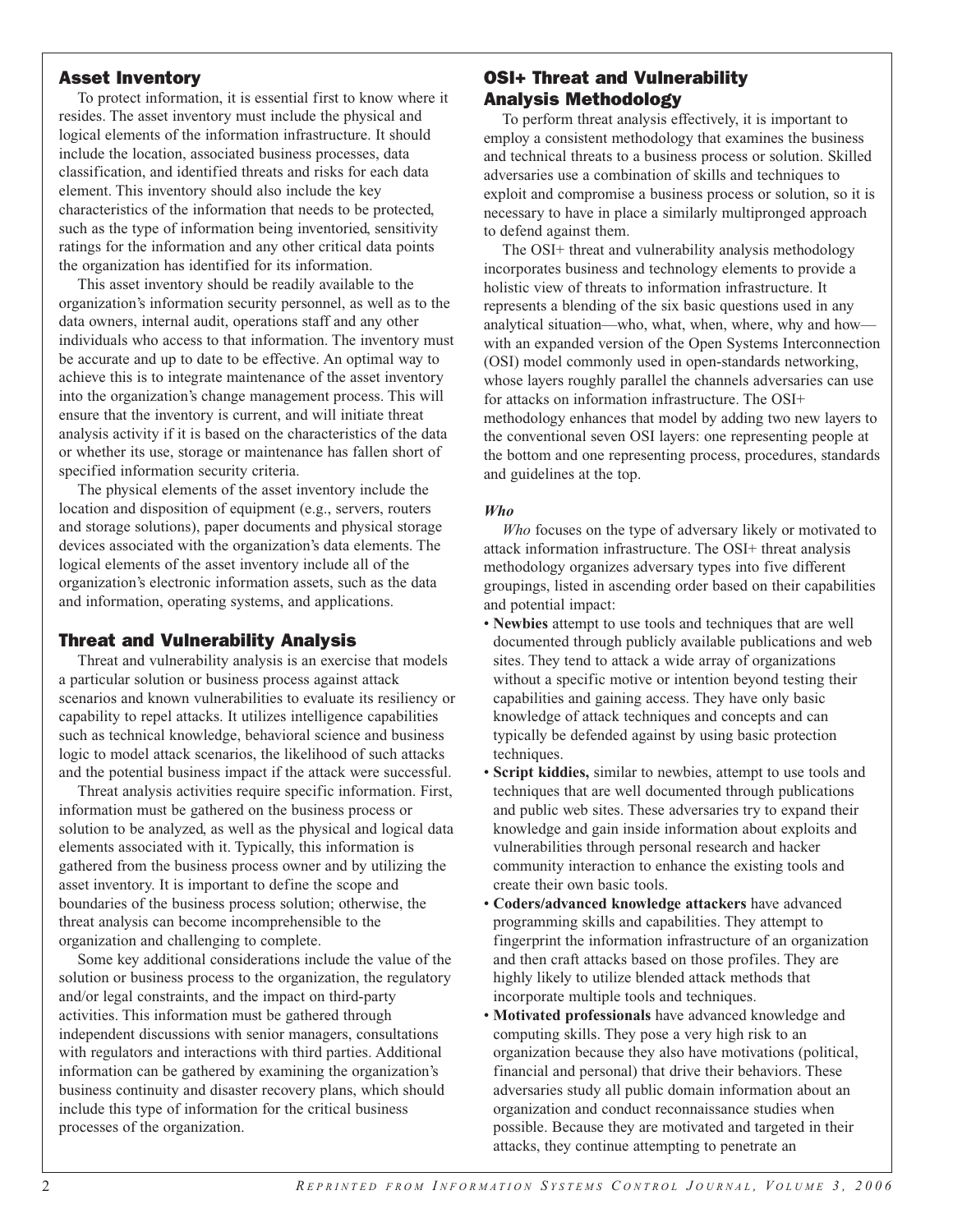organization's information infrastructure until they have successfully achieved their goals.

• **Spooks/government agents/terrorists** have extensive technology capabilities and intelligence resources. These attackers have significant financial and technology resources to draw from, as well as in-depth knowledge of an organization's information infrastructure. They most likely use blended attack methods, including physical and technological means for attack and reconnaissance activities.

Because they are among the least sophisticated adversaries, newbies, script kiddies and coders often advertise their activities to others via chat rooms and web sites. These sites and rooms can be monitored to understand what access those types of adversaries have gained to information infrastructure. The majority of their attacks can be thwarted through defensive strategies and adherence to patch and control guidance from vendors. The tools they tend to use are readily available and can be studied and modeled to allow an organization's information security staff to know when they are being used.

Professionals and spooks are extremely dangerous because they do not advertise their attacks or stray from their attacks until they have some degree of success. They tend to have a specific goal in mind and act on either their own behalf or on behalf of others.

An organization seeking to defend itself should create and maintain competency models of adversaries and the techniques and skills they require to be successful. One way to thwart them is to study the materials publicly available to them about the organization and its information infrastructure. Those materials can be found by using the same tools the adversaries use—search engines and intelligence services.

#### *What*

The *what* element of the OSI+ methodology focuses on the areas within the information infrastructure of the organization that an adversary is most likely to attack. Adversaries tend to attack the areas they believe are most vulnerable or have the highest value. The Internet-facing web environments that provide customer self-service capabilities or access to private information about individuals are examples of this.

#### *When*

The *when* element of the OSI+ methodology addresses the time during which an adversary is most likely to attack an organization. Unfortunately, adversaries tend not to attack during normal business hours, when defenses are at their highest capabilities. They typically attempt to take advantage of the times when they perceive an organization's defenses to be at their weakest. Skilled adversaries may even attempt to distract security staff with a diversionary attack before carrying out their primary assault. For example, an adversary could launch a virus attack to attempt to initiate the organization's business continuance plan. Once the organization's information security resources are focused on the remediation of the virus attack, the adversary can then launch another attack directed against the primary target.

#### *Where*

The *where* element identifies the most likely points of attack in a business process or solution. Skilled adversaries attempt to compromise a solution through the points they feel are most vulnerable, including remote access points, thirdparty vendors with secure connections, and web environments. A skilled adversary often tries to compromise information infrastructure elements that do not have effective security controls in place because they were perceived by the company to be low in value. For example, backup and print servers, which tend to have high levels of unrestricted access to systems and networks, are often overlooked in protection schemes.

#### *Why*

The *why* element of the OSI+ threat analysis methodology addresses an adversary's motivation. Motives can include financial, political, personal and status-seeking activities. Once it understands adversaries' motivations, an organization can determine the warning signs of potential attacks.

#### *How*

The *how* element of the methodology uses the expanded version of the OSI+ model to evaluate the potential threats to a business process or solution from a technical perspective. Besides being the location of the two new layers mentioned previously, it also mirrors the structure of the OSI stack and uses the same naming for its constituent layers:

• **People**—The people layer of the OSI+ methodology focuses on social engineering attacks, which continue to be among the most successful against information infrastructure. The ability of an adversary to exploit the trust of an individual or group of individuals often leads to unauthorized access to critical information infrastructure.

For example, an adversary purporting to be someone trusted within an organization could gain access to PCs or physical areas where strong security does not exist or authorized users have already disabled security features. This would most likely be carried out by an adversary presenting credentials that authorize him/her to have access to the facility for tasks such as maintenance or delivery—or, it could be someone calling an employee and masquerading as a colleague to obtain authorization codes or confidential information.

- **Physical**—The physical layer focuses on the physical information infrastructure elements. These include facilities such as data centers, conference rooms and office areas, as well as documentation and equipment. Documentation and printouts of sensitive information are often discarded and disposed of improperly. An adversary often peruses disposal facilities and containers for this documentation. Sometimes, it can be distributed inadvertently. In a recent incident, printouts with personal information about subscribers were used to wrap bundles of newspapers ready for circulation.
- **Data**—Data attacks relate to the data elements of an organization's information infrastructure. They can include the inappropriate deletion, copying, modification and manipulation of data, or disruption of their movement or access to them. For example, an adversary could gain access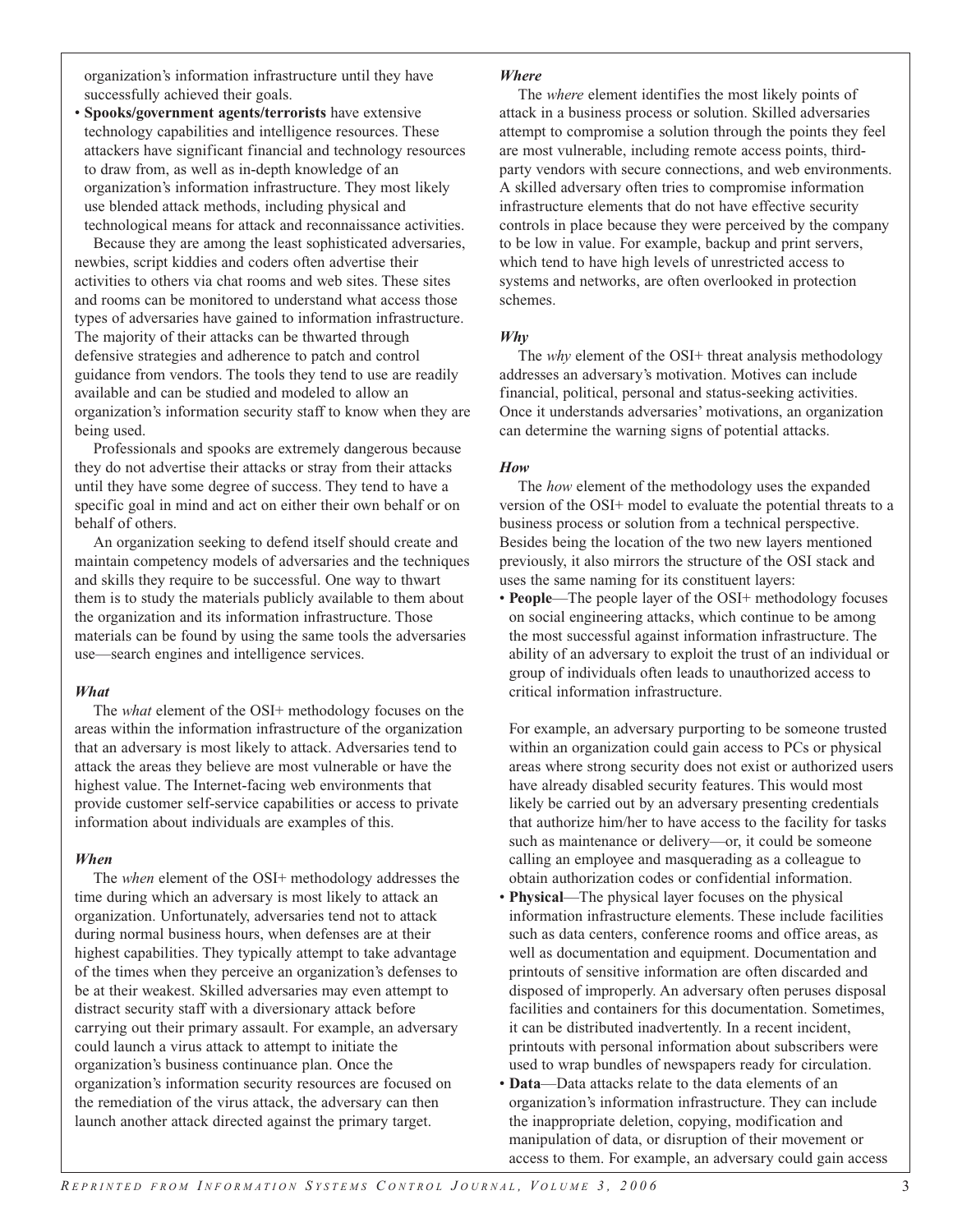to a financial database and insert an application that uses a pseudo random generator to change data in an irregular pattern and, thus, invalidate the integrity of the database.

- **Network**—The network layer focuses on how an adversary can attack and compromise an organization's network resources, whether conventional wired facilities or mobile/wireless. For example, an adversary can use a network sniffer to capture traffic between the organization and one of its customers, capturing confidential data such as user names and passwords that could provide access to sensitive information.
- **Transport**—Transport relates to the way information moves within an organization's information infrastructure, such as via paper, electronic means or personnel. For instance, if an organization employs a third-party transport service to transfer unencrypted backup tapes offsite for disaster recovery purposes, an adversary can intercept the backup tapes in transit and gain access to confidential information about clients' identities and business transactions.
- **Session**—The session layer relates to all interactions among users and systems within an organization's information infrastructure, such as authentication capabilities, terminal access points and interconnection points. For example, an adversary can set up a false web site that mimics the actual web site for a customer self-service environment within the organization. The adversary can then collect user IDs and passwords from unsuspecting people and use those credentials to access user accounts and compromise sensitive data.
- **Presentation**—The presentation layer relates to all information presented to the internal or external user in either physical or electronic form. It also includes any publicly available information that can be used against the organization. For instance, an adversary can obtain the logo of an organization and a signature of a corporate officer by obtaining a copy of the annual report (if it is a publicly traded company). Adversaries can then use these to create false correspondence to customers to try and obtain sensitive information about them or create false company checks that allow them to withdraw funds from company accounts.
- **Application**—The application layer relates to all application vulnerabilities open to attacks, including operating systems and applications. The applications can be vendor-produced and supported, or they can be proprietary systems. Application attacks are the most common attacks facing information infrastructure. Application attacks include buffer overflows, spyware, key loggers and patch exploits.
- **Policies, Processes, Procedures, Guidelines and Standards**—This layer refers to nontechnical elements of information infrastructure. It focuses on how an adversary can take advantage of weaknesses in current operating activities that an organization has defined, but for which it has not provided the security controls necessary to prevent exploitation by an adversary. For example, an adversary can take advantage of the procedures that an organization employs for password reset activities. If the help desk uses an individual's phone number and digital identifier as the authentication mechanism for password resets, the adversary can gain access to the public broadcast exchange or the user's telephone and call the help

desk, asking for a password reset that will enable the adversary to substitute a password, which he/she then can use to access sensitive information.

# Threat Level Assignment

One of the key outputs of a threat and vulnerability analysis using the OSI+ methodology should be a threat-level designation (**figure 2**) for the business process or solution that has been analyzed. It should be a visual and/or numeric representation of the current threat level. The level should be easy to understand and interpret. For example, the "traffic light" model, where red represents the highest threat and green represents the least threat, is an ideal depiction. The colors can be assigned numerical values as well, so that they can be interpreted by binary systems, such as a computer. This creates a "dashboard," providing a current status on key vulnerabilities.

## **Figure 2—Threat Level Assignment**

**SEVERE (5) (RED)**

Attack in progress or eminent. Incident response team should be activated.

#### **HIGH (4) (ORANGE)**

Attack behaviors and activities identified in information infrastructure. Vulnerability management countermeasure plans should be initiated.

#### **ELEVATED (3) (YELLOW)**

Evidence of attack capabilities and motivated adversaries identified. Controls should be reviewed for effectiveness.

#### **GUARDED (2) (BLUE)**

Attack possible but not likely. Information infrastructure monitors should be tuned to possible attacks.

#### **LOW (1) (GREEN)**

No current evidence of attack capabilities or motivated adversaries. Vulnerability management plans should be reviewed and updated.

## Vulnerability Management

Vulnerability management uses the input from the threat and vulnerability analysis to mitigate the risk that has been posed by the identified threats and vulnerabilities. A vulnerability management program consists of four key elements:

• **Countermeasure plans**—Countermeasure plans are essentially cookbooks that include prescriptive guidance on how an organization can repel an attack by an adversary on an identified vulnerability. If the plan has been developed properly, the operations staff—the first line of defense in an active attack—should be able to use this guidance to eliminate, or greatly reduce, the impact of an active attack. A primary benefit of an effective countermeasure plan is the way it enables the organization to properly identify the appropriate level of resources and capabilities required to mitigate an attack. In response to an attack, an organization will too often overdeploy resources and capabilities in an attempt to repel it as quickly as possible. That purely reactive approach is extremely inefficient and can have significant financial consequences. A sound countermeasure plan can prevent expensive overreaction.